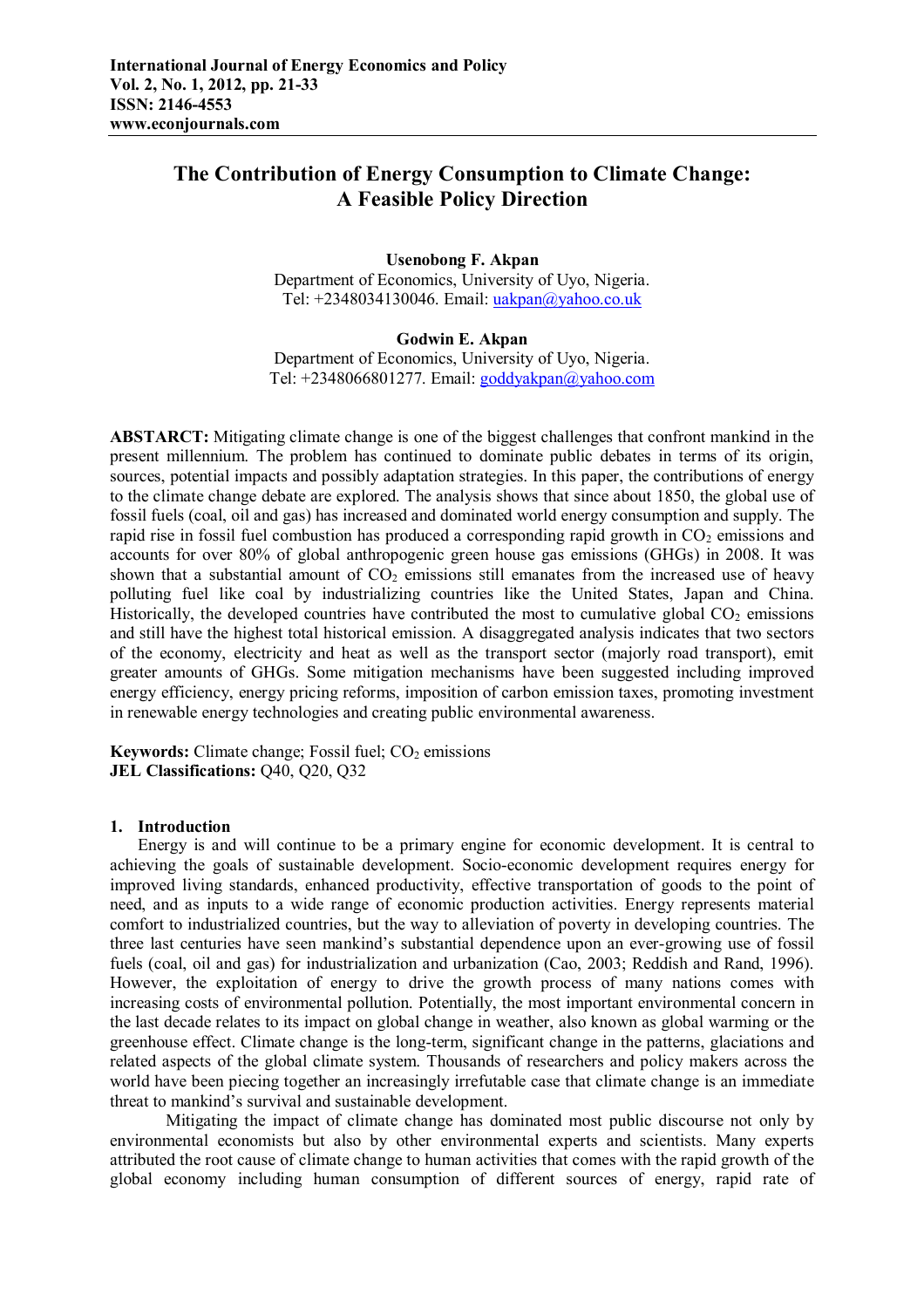deforestation and bush burning. The effects of energy consumption combustion are evaluated as greenhouse effects resulting from emissions of environmental pollutants such as carbon monoxide, hydrocarbon compounds, sulfur oxides, nitrogen oxides, methane and the particulates. Amongst several pollutants causing climate change, a great deal of attention has been given to *CO2* emission as the major factor in the climate change. While the impact of other forms of air pollutants is primarily local or regional, *CO2* emissions are, above all else, global in scale. Sources of *CO2* emission often cited in the literature include the energy related component, especially, the combustion of fossil fuels. Others include the non-fuel use of energy inputs, and emissions from electricity generation using nonbiogenic municipal solid waste and geothermal energy, emissions from industrial processes, such as cement and limestone production, etc.

This paper is concerned with the contribution of energy to the climate change debate. In this connection, some useful questions could be raised: To what extent is energy responsible for *CO<sup>2</sup>* emission? Which form of energy is chiefly responsible for the energy-related climate change? What sectors of the economy drives these energy-related  $CO<sub>2</sub>$  emissions? What are the viable options for mitigating energy-related climate change? These and other similar questions are addressed in this paper. The structure of this paper is the following. In the next section, we undertake a brief review of the origin of the climate change debacle. Next, we examine the role of energy to climate change. Thereafter, we outline some policy options for mitigating climate change. The last section provides the conclusion to the paper.

#### **2. Climate Change in Historical Perspective: How Did We Get Here?**

The phrase "climate change" and "global warming" and more recently "global cooling" is increasingly assuming a topical dimension in global climatic and environmental discourse. Rarely does a day go by without a mention in the press or on the radio of the possible causes of climate change and its consequences. The threat of climate change has come upon mankind in a relatively short space of time and is accelerating with an alarming speed. It is one of the most challenging problems with which our contemporary world has been faced. It has become a subject of major international co-operation through the Intergovernmental Panel on Climate Change (IPCC) which was set up in 1988 by the World Meteorological Organization (WMO) and the United Nations Environment Programme. Unfortunately, most climate change debate often lack historical perspective. To get a better sense of the problem, it might be instructive to pose the question: how did the world get to where they are today?

According to Girardet and Mendonca (2009:26), the origin of climate change can be traced to the impact of human activities that started about 300 years ago. The authors argued that in 1709, the first blast furnace was built in Coalbrookdale, Shropshire, Britain which used coke, derived from coal, rather than charcoal derived from wood, for smelting iron ore. The new coke-smelted iron proved to be superior in energy production as well as cheaper financial outlay, making coke-furnace melting process preferable to the charcoal-furnace process. Crucially, it is argued that the inexpensive cast iron helped to trigger the start of the industrial revolution in Britain – a self accelerating chain reaction of industrial and urban growth based on ever greater refinements in fossil-fuel-based technologies. The potential catastrophic environmental consequences of the ever-increasing use of coal were largely ignored.

In 1711, the first steam engines, made with cast iron, started to pump water out of British mines that were up to 50 meters deep (Girardet & Mendonca, 2009:26). These pumping engines enable miners to dig ever deeper to extract minerals from the earth's crust. Furthermore, Girardet and Mendonca (2009:27) revealed that sixty years later:

> *The firm of Boulton & Watt introduced the next generation of steam engines and by 1800 over 500 were in use, first in mines and then to drive machinery in factories. In 1830 steam locomotives were used to pull passenger trains for the first time, and in 1845 the first steampowered ship, the SS Great Britain, triggered a revolution in the mass transportation of goods and people across the oceans.*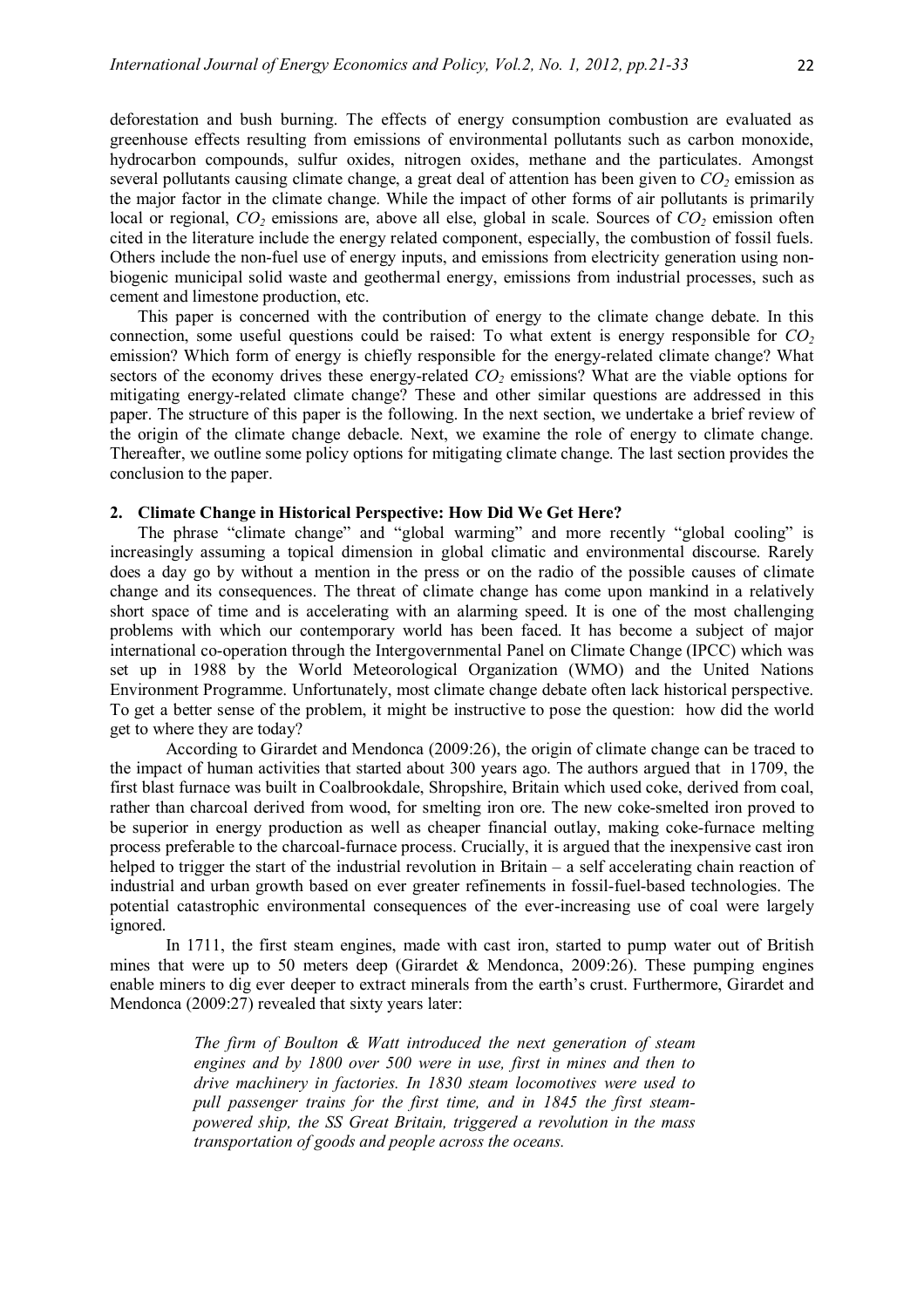It must be noted that until the early  $18<sup>th</sup>$  century, muscles (human power), firewood and charcoal were the dominant sources of energy, augmented by the limited use of water and windmills, with human lifestyles dependent on living within nature's productive capacity. But as the industrial revolution unfolded, the dramatic increase in the use of coal, and then oil and gas, not only massively increased human productive power and mobility but was also a major contributor to the ten-fold growth in human population, from some 700 million in 1709 to nearly 7 billion today (Girardet and Mendonca, 2009:27). The industrial revolution powered by an increased coal production in Britain transformed the human presence on earth. It gave humanity unprecedented powers to exploit the riches of nature – cutting down forests, clearing new farmlands, accelerating industrial production, extending transportation systems, building new cities and expanding existing ones. By 1890s, the U.S. overtakes Britain as the world's leading industrial nation and has continued to spread across the world. Today, Japan, Korea, Brazil, Mexico, Venezuela, China, India and South Africa are on their path to becoming major industrial nations in their own right. China's industrial boom, for instance, is linked to a rapid increase in domestic energy consumption with millions of cars manufactured yearly. Cars run on oil based fuels: by 2020 China is expected to import much of its oil. China's coal consumption, mainly in power station, is going up in similar rate. According to the 1992 World Bank projections, world population will more than double by 2150, with two thirds of the increase projected to occur by 2050 (World Bank, 1992:70). High population growth and increased urbanization invariably will lead to increased demand for energy, implying increased expected environmental damage as well.

#### **3. The Role Energy in the Climate Change Debate**

Worldwide economic growth and development require energy. The increased concentrations of key greenhouse gases (GHGs) are direct consequences of human activities. Since anthropogenic GHGs accumulate in the atmosphere, they produce net warming by strengthening the natural "greenhouse effect". Specifically, energy production and consumption have various environmental implications, one of which is climate change. Among the many human activities that produce GHGs, the use of energy represents by far the largest source of emissions as shown in Figure 1.



Figure 1. Shares of Anthropogenic Greenhouse-Gas Emissions in Annex 1 countries, 2008<sup>1</sup>.

**Source**: Captured by Authors from UNFCCC cited in IEA (2010a)

1

<sup>&</sup>lt;sup>1</sup> **Annex I Countries** include Australia, Austria, Belarus, Belgium, Bulgaria, Canada, Croatia, the Czech Republic, Denmark, Estonia, Finland, France, Germany, Greece, Hungary, Iceland, Ireland, Italy, Japan, Latvia, Liechtenstein, Lithuania, Luxembourg, Monaco (included with France), the Netherlands, New Zealand, Norway, Poland, Portugal, Romania, Russian Federation, the Slovak Republic, Slovenia, Spain, Sweden, Switzerland, Turkey, Ukraine, the United Kingdom and the United States.

The countries that are listed above are included in Annex I of the United Nations Framework Convention on Climate Change as amended on 11 December 1997 by the 12th Plenary meeting of the Third Conference of the Parties in Decision 4/CP.3. This includes the countries that were members of the OECD at the time of the signing of the Convention, the EEC, and fourteen countries in Central and Eastern Europe and the Former Soviet Union that are undergoing the process of transition to market economies.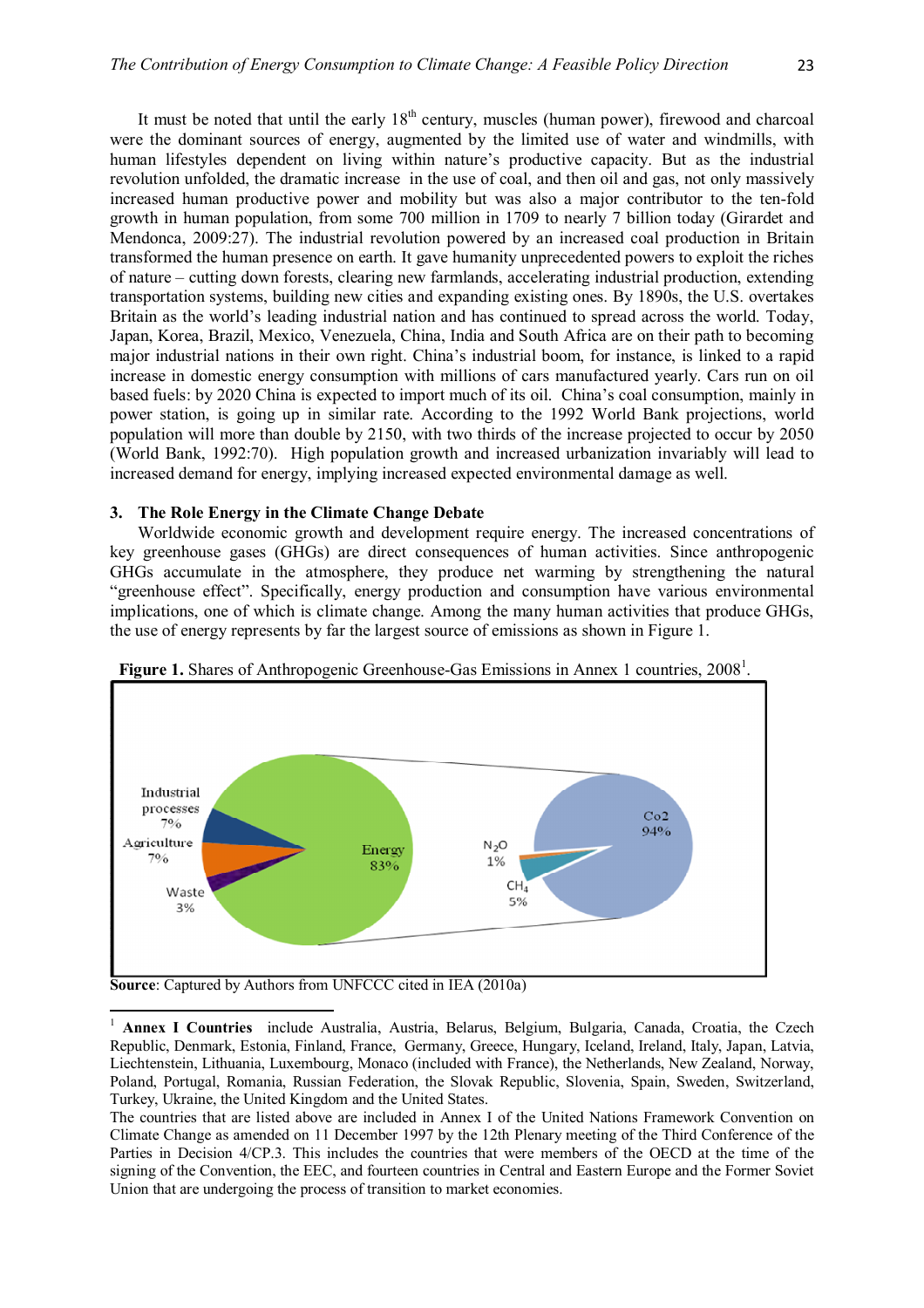As shown above, energy accounts for over 80% of the global anthropogenic GHGs, with emissions resulting from the production, transformation, handling and consumption of all kinds of energy commodities. The key information in Fig. 1 is the fact that energy use emissions are predominantly responsible for *CO2* emissions. Smaller shares correspond to agriculture, producing mainly  $CH_4$  and  $\overline{N}_2O$  from industrial processes not related to energy, producing mainly fluorinated gases and N<sub>2</sub>O. GHG emissions from the energy sector are dominated by the direct combustion of fuels, a process leading to large emissions of *CO2*. A by-product of fuel combustion, *CO2* results from the oxidation of carbon in fuels  $(IEA, 2010a)^2$ . Responsible for about 94% of the energy-related emissions,  $CO<sub>2</sub>$  from energy represents about 83% of anthropogenic GHG emissions for the Annex 1 countries (Fig. 1) and about 65% of global emissions (IEA, 2010a). This percentage varies greatly by country because of diverse national energy structures and policies.

A key factor responsible for the higher energy-related emissions cum climate change challenge is the increased global reliance on primary energy supply to drive economic growth and development. As illustrated in Fig. II, global total primary supply (TPES) doubled between 1971 and 2008, primarily relying on fossil fuels. In other words, fossil fuels still account for most of the world energy supply. The figure shows that in-spite of the growth of non-fossil energy (such as nuclear and hydropower) which are usually considered as non-polluting, fossil fuels have continue to maintain their dominance in TPES for the past 37 years under review. In 2008, it accounted for 81% of the TPES in the world.



**Source**: Compiled by Authors from IEA (2010a).

The high global dependence upon fossil fuels clearly is responsible for the observed upward trends in the global  $CO<sub>2</sub>$  emissions, as illustrated in Fig. III. Since the industrial revolution,  $CO<sub>2</sub>$ emissions from fuel combustion have witnessed a dramatic increase from its near zero level in the 1870s (See Quadrelli and Peterson, 2007, IEA, 2010a) to about 29.4 million tons by 2008 (Fig. III). The figure shows that *CO2* emissions from fossil fuels combustion in 2008 were roughly twice its level in 1971. Depending, upon one's forecast of the growth of fossil fuel combustion, one can project a doubling of the *CO*<sup>2</sup> concentration in the next 50 to 300 years.

 $\ddot{\phantom{a}}$ 

 $\begin{array}{c} \hline \end{array}$ 

<sup>&</sup>lt;sup>2</sup> In perfect combustion conditions, the total carbon content of fuels would be converted to Co2 (See Quadrelli & Peterson, 2007).

<sup>&</sup>lt;sup>3</sup> Figures include International bunkers.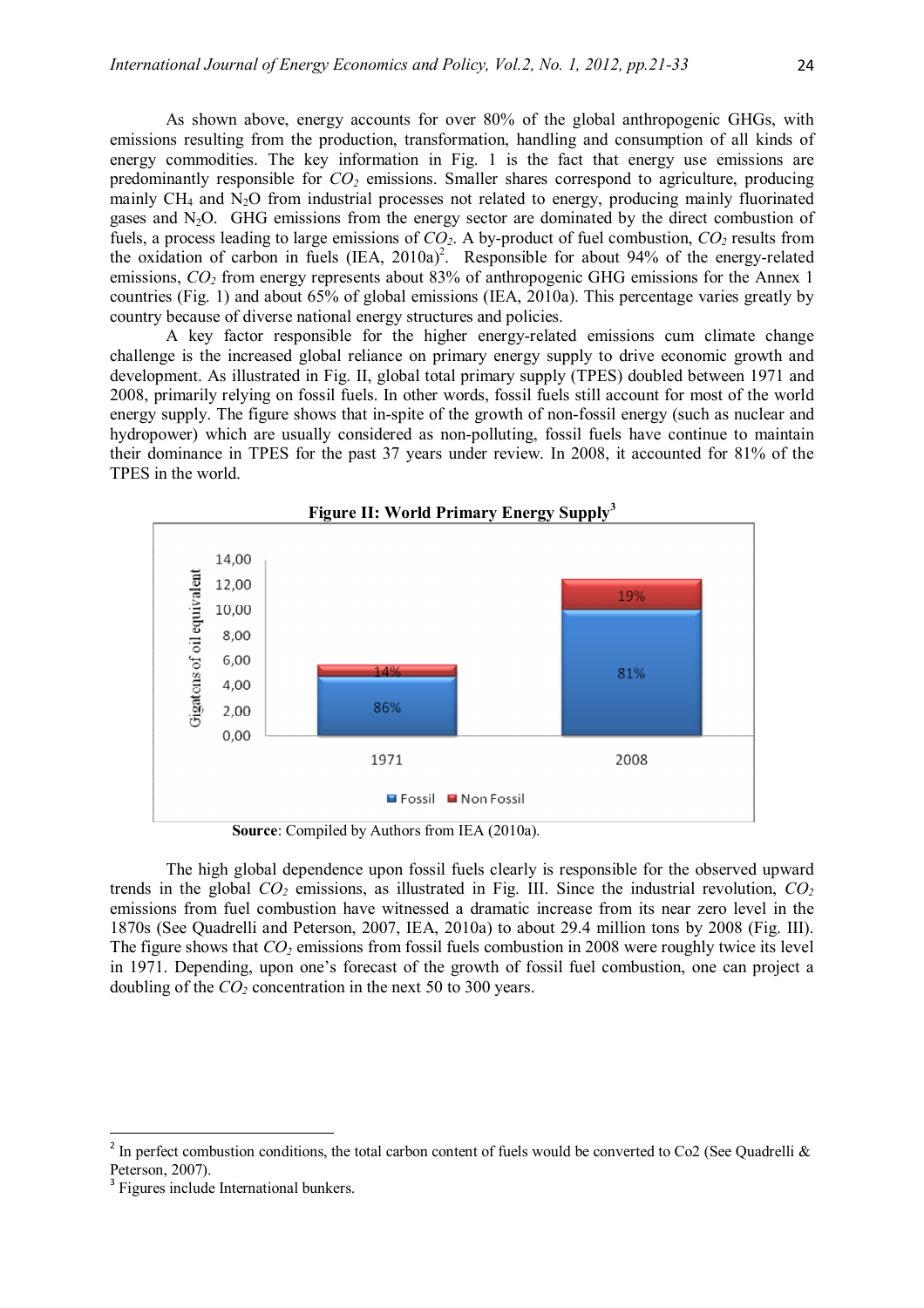

**Source**: compiled by Authors from IEA (2010b).

Meanwhile, total global energy supply is projected to rise by 52% between 2008 and 2030 (IEA, 2010a) and with fossil fuels remaining at 81% of TPES, *CO2* emissions are consequently expected to continue their growth unabated (unless some drastic measures are taken) and will reach 40.4 Gt *CO2* by 2030 (Ibid). The trend is expected to be intensified due to the projected high increase in world energy consumption demand by industrializing country like China (see Fig. IV). Presently, the figure shows that the United States still dominates world energy consumption followed by China and India and doubtless the higher emitters of *CO2* energy-related emissions (see Fig. VI). It is projected that the shares of China in world energy consumption would outstrip that of the United States by the year 2020. Whether the projections will be a possibility or not, it is obvious that the socio-economic and technological characteristics of development paths of the industrializing countries will strongly affects energy-related emissions and hence, the rate and magnitude of climate change, climate change impacts, the capability for adaptation and mitigation of climate change emissions.



Figure IV: Shares of world energy consumption in the United States, China, and India, 1990-2035 percent of world total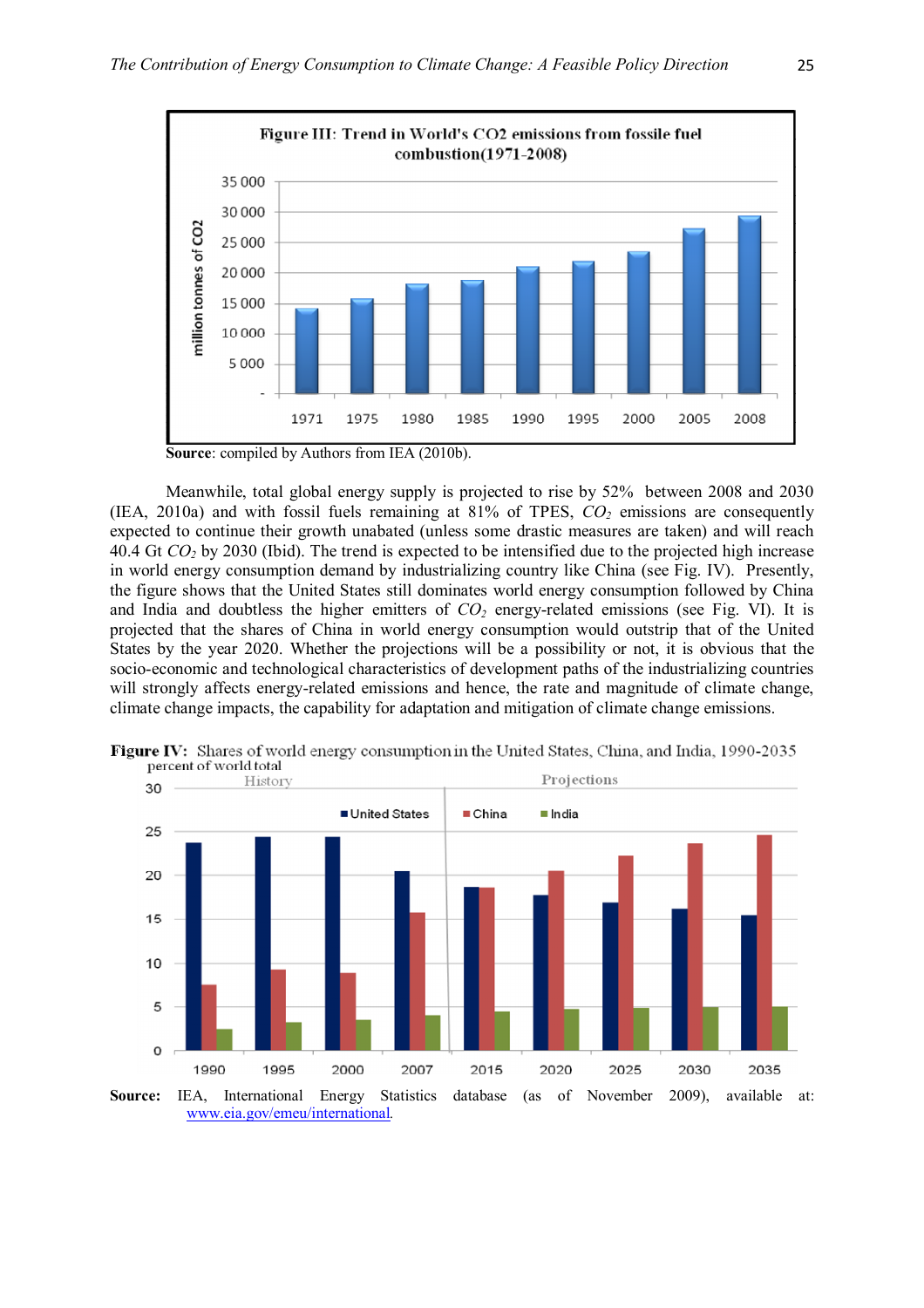## **4. Energy Contribution to Climate Change: A Further Disaggregated Analysis**

It may be important to further disaggregate the sources of energy-related *CO2* emissions. Available data on the contribution of fuel to global *CO2* emissions as at 2008 is shown in Fig. V. It can be seen that although coal represents only one-quarter of the world TPES in 2008, it accounted for 43% of the global *CO2* emissions due to its heavy carbon content per unit of energy released. Compared to gas, coal is on the average nearly as twice emission intensive<sup>4</sup>. Without additional measures the supply of coal is projected to grow from 2775 million tons of oil equivalent (Mtoe) in 2004 to 4441 Mtoe in 2030 (Quadrelli and Peterson, 2007). In the future, coal is therefore expected to satisfy much of the growing energy demand of emerging developed countries like China and India, where energyintensive industrial production is growing rapidly and large coal reserves exist with limited reserves of other energy sources (Quadrelli and Peterson, 2007). In addition, in spite of the deplorable environmental consequences, coal's appeal may rise as prices of oil and natural gas increase, consequent to growing demand and pressure on the reserves of these two fuels. This will further worsen the environmental pollution.





*Source:* Compiled by Authors from IEA (2010a).

 $\ddot{\phantom{a}}$ 

Figure VI shows the contributions of the four largest carbon emitters in the world between 1971 and 2008. Although the United States remained the largest *CO2* emitter up to 2007, its contribution is relatively stable over time. However, the rate at which it grows in India and in particular China is worrisome. In fact, China overtook the United States in 2007 as the world's largest annual emitter of energy-related *CO2*, although as shown by IEA (2010a) the United States will still remains the largest in many years to come in terms of cumulative and per capita terms (see further evidence in Table1). In other words, it has been argued that China's emission rate of  $CO<sub>2</sub>$  is important to significantly affect world indicators. Quadrelli and Peterson (2007) have shown that the rise in China's per capita emissions  $(+17%)$  causes global emissions to rise by 4%. It is important to note that fossil fuels represents more than 80% of China's energy mix; the country draws more than 60% of its energy supply from coal alone (IEA, 2010a). Fig. VII which presents the historical trends in the energy mix and their consequent contribution to the present global change debacle is very illuminating on this. Some points are clear from the figure. First, The United States, through the use of coal in the early  $19<sup>th</sup>$  century, contributed the largest emission to the current problem. During the  $20<sup>th</sup>$  century, it is also evident that a substantial amount of *CO2* emissions still emanates from the increased use of coal by the United States, Japan and China. It is also confirmed that China's heavy reliance on coal is

**Note**: Others include nuclear, hydro, geothermal, solar, tide, wind, combustible renewable and waste.

<sup>4</sup> See further evidence in IEA (2010a) for the IPCC default carbon emissions factors from the *1996 IPCC Guidelines* which are 15.3 t C/TJ for gas, 16.8 to 27.5 t C/TJ for oil products and 25.8 to 29.1 t C/TJ for primary products.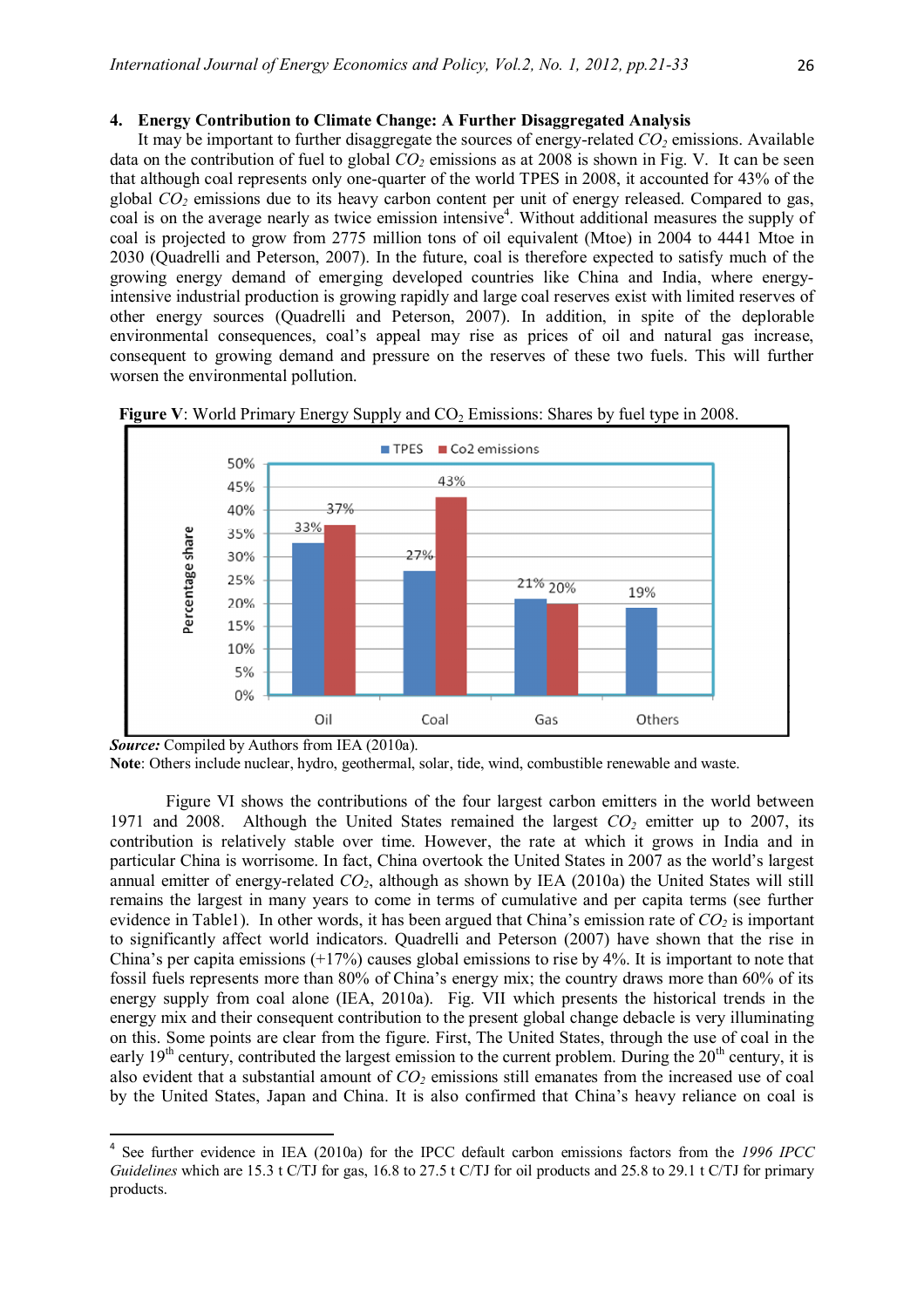responsible for most of the observed *CO2* emissions in the world (see evidence in Table 1). The contribution of gas to global *CO2* emission is shown to be minimal. However, the same cannot be said about oil, especially from the 1950s with more of it coming from the United States followed by Japan.



**Figure VI**: World's Major emitters of  $CO<sub>2</sub>$  emissions, 1971-2008<sup>5</sup>.

*Source:* Compiled by Authors from IEA (2010b).

 $\ddot{\phantom{a}}$ 



**Figure VII**: Historical Trends in fossil fuel emission in the World, United State, China and Japan.

 **Source:** *Carbon Dioxide Information Analysis Center, Oak Ridge National Laboratory and British Petroleum available at* http://www.columbia.edu/~mhs119/UpdatedFigures/

 $<sup>5</sup>$  The ten top  $CO<sub>2</sub>$  emitting countries in the world as at 2008 were China, United States, Russian Federation,</sup> India, Japan, Germany, Canada, United Kingdom, Islamic Republic of Iran and Korea, in that order. These ten countries account for 19.1 Gt *CO2* out of the world's 29.3 Gt *CO2* in 2008 (see Fig. A1 at Appendix).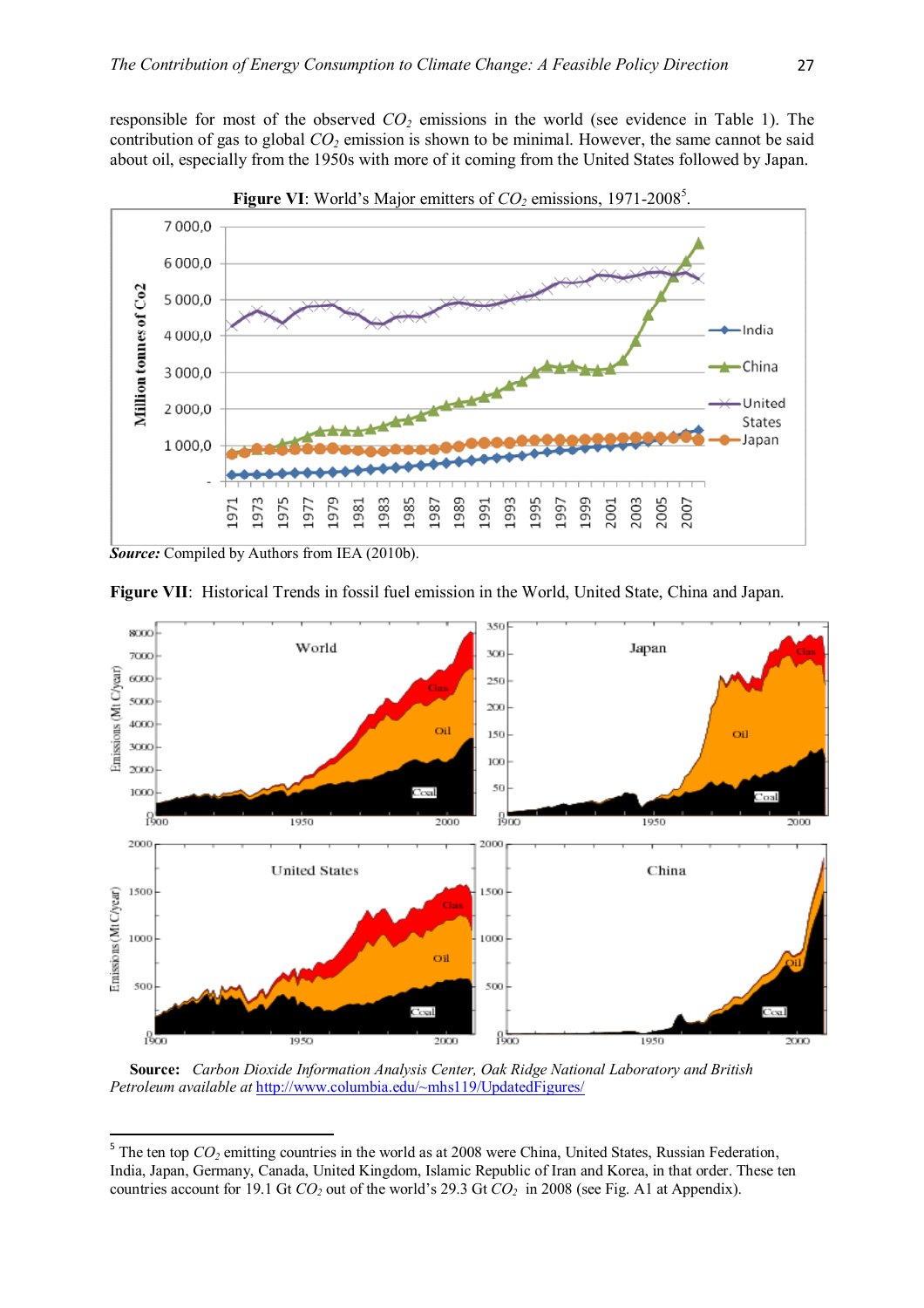As shown also in Table 1, the percentage shares of the developed countries in global world emissions are unambiguously larger than the corresponding shares in Africa, the Middle East and non-OECD countries. For instance in 2008, OECD North America alone constitutes over 17% of global *CO<sup>2</sup>* emissions from Coal, 26% from oil and 26% from Gas combustion. These contrast remarkably from the shares of world emissions by Africa which stood at about 2%, 4% and 3% respectively for coal, oil and gas combustions.

|                                         | <b>COAL</b> |                        |            |                        | OIL        |                        |            |                        | <b>GAS</b> |                        |             |                        |
|-----------------------------------------|-------------|------------------------|------------|------------------------|------------|------------------------|------------|------------------------|------------|------------------------|-------------|------------------------|
| million<br>tonnes of<br>CO <sub>2</sub> | 1971        | $\frac{0}{0}$<br>Share | 2008       | $\frac{0}{0}$<br>Share | 1971       | $\frac{0}{0}$<br>Share | 2008       | $\frac{0}{0}$<br>Share | 1971       | $\frac{0}{0}$<br>Share | 2008        | $\frac{0}{0}$<br>Share |
| World                                   | 5 1 9 9     | 100                    | 12 595     | 100                    | 6838       | 100                    | 10821      | 100                    | 2058       | 100                    | 5862        | 100                    |
| <b>United</b><br><b>States</b>          | 1 0 78.7    | 20.7                   | 2 085.7    | 16.6                   | 2 0 2 3 .0 | 29.6                   | 2 2 2 7 .3 | 20.6                   | 1 189.5    | 57.8                   | 1 2 5 7 . 5 | 21.45                  |
| <b>OECD</b><br>North                    |             |                        |            |                        |            |                        |            |                        |            |                        |             |                        |
| America                                 | 1 1 4 5 . 6 | 22                     | 2 2 2 8 .7 | 17.7                   | 2 3 0 4 .6 | 33.7                   | 2 7 5 5 .2 | 25.5                   | 1 277.6    | 62.1                   | 1545.1      | 26.4                   |
| <b>OECD</b><br>Pacific                  | 292.7       | 5.6                    | 880.5      | 7                      | 663.2      | 9.7                    | 840.7      | 7.8                    | 12.9       | 0.63                   | 348.0       | 5.9                    |
| <b>OECD</b><br><b>Europe</b>            | 1 690.1     | 32.5                   | 1 2 1 4 .5 | 9.6                    | 1756.2     | 25.7                   | 1676.0     | 15.5                   | 191.1      | 9.3                    | 1 0 5 5.5   | 18                     |
| Middle<br>East                          | 0.8         | 0.02                   | 33.8       | 0.3                    | 102.5      | 1.5                    | 850.2      | 7.9                    | 25.8       | 1.25                   | 608.2       | 10.4                   |
| Non-OECD<br>Europe                      | 101.4       | 1.95                   | 130.1      | 1                      | 91.1       | 1.3                    | 90.6       | 0.8                    | 54.8       | 1.3                    | 47.1        | 0.8                    |
| Latin<br>America                        | 22.7        | 0.44                   | 92.9       | 0.74                   | 302.2      | 4.4                    | 714.4      | 6.6                    | 41.6       | $\overline{2}$         | 260.9       | 4.5                    |
| Asia                                    | 231.9       | 4.5                    | 1548.5     | 12.3                   | 192.0      | 2.8                    | 1 026.8    | 9.5                    | 10.2       | 0.5                    | 445.3       | 7.6                    |
| China                                   | 678.0       | 13                     | 5 4 6 0.8  | 43.4                   | 124.2      | 1.8                    | 934.8      | 8.6                    | 7.3        | 0.35                   | 154.9       | 2.6                    |
| Africa                                  | 160.7       | 3.1                    | 304.3      | 2.4                    | 99.7       | 1.5                    | 407.8      | 3.8                    | 5.2        | 0.25                   | 177.8       | 3                      |

**Table 1.** *CO<sup>2</sup>* **Emissions (in million metric tons) by World Regions and Fuel Types (1971-2008)**

**Source:** Authors' Computation from IEA (2010b).

 $\ddot{\phantom{a}}$ 

In terms of emissions by sector, Fig VIII presents a very informative picture. Three sectors, electricity and heat generation, industry and transport are chiefly responsible for the global *CO<sup>2</sup>* emissions. Between the two periods under review, whereas the shares of the emissions from the industrial and residential sectors decline, there was growth in emissions from the electricity and heat sector as well as the transport sector. The decline in the emissions from the other two key sectors may be an indication of significant improvements in energy efficiency and other fuel switching efforts in most developed countries over the years.

Generation of electricity and heat was by far the largest producer of *CO2* emissions and was responsible for 39% of the world *CO2* emissions in 2008. Globally, evidence (from IEA, 2010a) indicates that this sector is noted for its heavy reliance on coal, the most carbon-intensive of fossil fuels and thus amplifying its share in worldwide emissions of *CO2*. For instance, countries such as Australia, China, India, Poland and South Africa are estimated to generate between 69% and 94% of their electricity and heat through the combustion of coal (see IEA, 2010a). The transport sector on the other hand, relies heavily on oil and over 80% of the emissions from the transport sector in 2008 are driven by road transportation (see Appendix, Table A1)<sup>6</sup>. Clearly, this end-use sector is the strongest driver of world dependence on oil. Global demand for transport is forecast to grow by 58% by 2030 (IEA, 2004) and hence bears significant implication for worldwide oil related emissions.

<sup>&</sup>lt;sup>6</sup> A key factor in this development could be attributed to the effect of economic growth on increasing demand for road transportation, both for personal mobility and for transportation of goods. Car ownerships in most developing countries tend to grow with increasing income per capita following growth.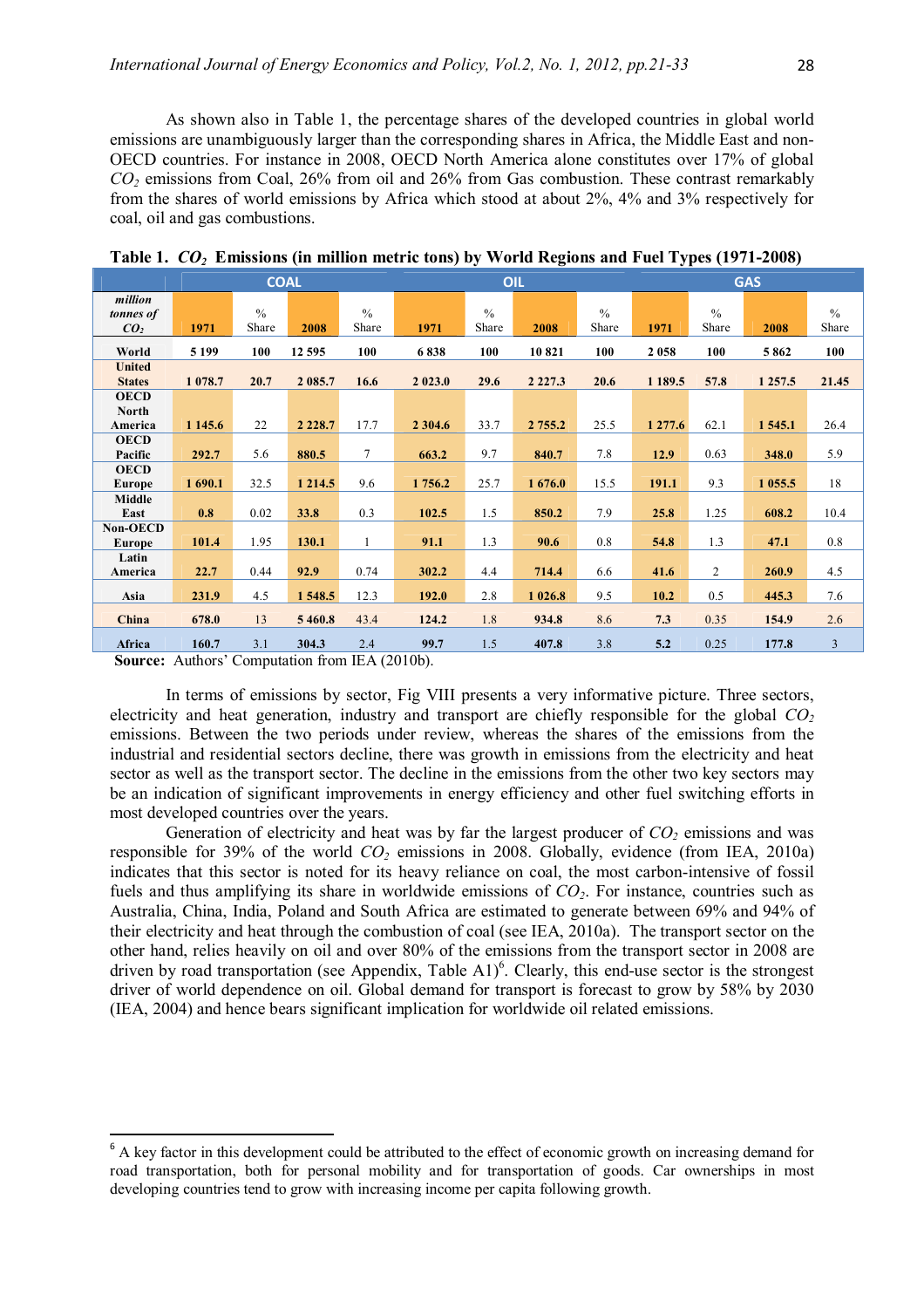

**Figure VIII:** World's *CO2* emissions by sector, 1971 & 2008.

 **Source:** Quadrelli & Peterson (2007) and Author's compilation from IEA (2010b), available at www.iea.org/statistics/

**Note**: \*Others include commercial public services, agriculture/forestry, fishing, energy industries other than electricity and heat generation, and other emissions not specified elsewhere.

#### **5. The Energy-Climate Change Challenge: Options for Mitigation**

 $\overline{a}$ 

It has been clear from the preceding sections that the link between energy and climate change is very strong and thus constitutes a significant challenge for sustainable development. The negative impacts of climate change on crop production, higher average world temperature, rising sea levels, reduced rainfall, amongst others are largely indisputable in the literature. However, efforts to combat the disaster both at the international, regional or national level could at best be describe as less than successful. For instance, at the global level, implementing the various mitigation measures under the Kyoto Protocol of the UNFCCC has yielded limited results in its potential to address global *CO<sup>2</sup>* emissions. For one, not all the major emitters were included (see IEA, 2010a for details on this)<sup>7</sup>. On the other hand, developing countries, though most signed the protocol are less committed to *CO<sup>2</sup>* emission reductions. A key policy dilemma faced by most developing countries is in balancing the tradeoff between sustained economic growth and reducing *CO2* energy-related emissions. The thinking in many quarters is that  $CO<sub>2</sub>$  emissions is a global pollutant and thus curtailing it by one country is practically proving difficult and inefficient to do since elements of market failure are predominant. If one country cuts its rate of fuel combustion, it bears the full cost in terms of reduction in its economic activity level, while the benefits of its action are shared with the entire world. This has lead some analysts to suggest that the effort towards  $CO<sub>2</sub>$  mitigation should be pioneered and borne by the industrialized countries who are not only responsible for the initial emissions of *CO2* during the

<sup>&</sup>lt;sup>7</sup> For instance a major  $CO_2$  emitter country like the United States has expressed the intention not to ratify the Kyoto Protocol.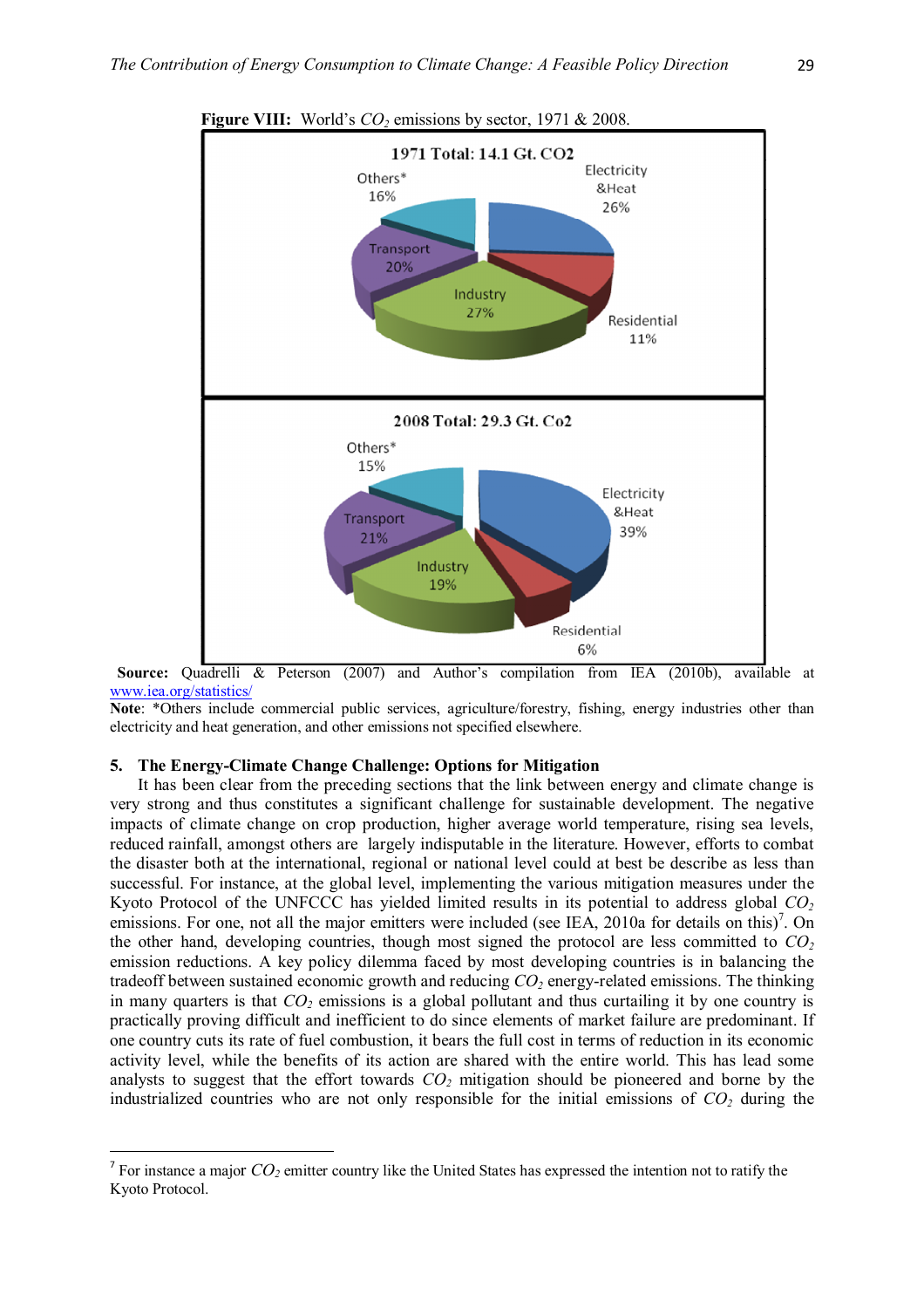industrial revolution but also for the increased level of emission as a result of growing consumption of fossil fuel.

However, irrespective of whatever divide, effective mitigation of climate change will require the effort of all countries. An optimal strategy for mitigating the consequences of climate change that arise from energy –related activities would not only need to be highly comprehensive and global in scale, but such policies would have to be flexible and adaptable to national and local conditions of the given nation. Box 1 presents an overview of some available policy instruments.

# *Box 1: An Overview of Climate Change Policy Instruments*

*Regulations And Standards***:** Specify abatement technologies (technological standards) or minimum requirements for pollution output (performance standards) to reduce emissions.

**Taxes and Charges**: A levy imposed on each unit of undesirable activity by a source

*Tradable Permits* : Also know as marketable permits or cap-and-trade systems, this instrument establishes a limit on aggregate emissions by specified sources, requires each source to hold permits equal to its actual emissions, and allows permits to be traded among sources.

*Voluntary Agreements* **:** An agreement between a government authority and one or more private parties to achieve environmental objectives or to improve environmental performance beyond compliance to regulated obligations. Not all voluntary agreements are truly voluntary; some include rewards and/or penalties associated with joining or achieving commitments.

*Subsidies and Incentives***:** Direct payments, tax reductions, price supports, or the equivalent from a government to an entity for implementing a practice or performing a specified action.

**Information Instruments:** Required public disclosure of environmentally related information, generally by industry to consumers. Include labeling programs and rating and certification.

*Research and Development***:** Direct government spending and investment to generate innovation on mitigation, or physical and social infrastructure to reduce emissions. Include prizes and incentives for technological advances.

*Non-climate Policies:* Other policies not specifically directed at emissions reduction but that may have significant climate-related effects

It is important to note that irrespective of any policy choice, mitigating the impact of energyrelated climate change will require four key considerations:

- (i) **Environmental effectiveness –** the extent to which the policy meets its intended environmental objectives or realizes positive environmental outcomes
- (ii) **Cost effectiveness**  the extent to which the policy can achieve its objectives at minimum cost to the society
- (iii) **Distributional considerations** the incidence or distributional consequences of the policy. Fairness and equity are dimensions of this though there are other dimensions to distribution.
- (iv) **Institutional feasibility** the extent to which a policy instrument is likely to be viewed as legitimate, gain acceptance, adopted and implemented (IPCC, 2007).

This means that there is no one-size-fit-all policy prescription to climate change mitigation. A combination of policy options is needed. In line with this, the following options are proffered:

*(a) Energy Pricing Reform*

In most developing countries, energy pricing are still based upon social and political justification rather than efficient market pricing principles. The World Bank estimates for 1993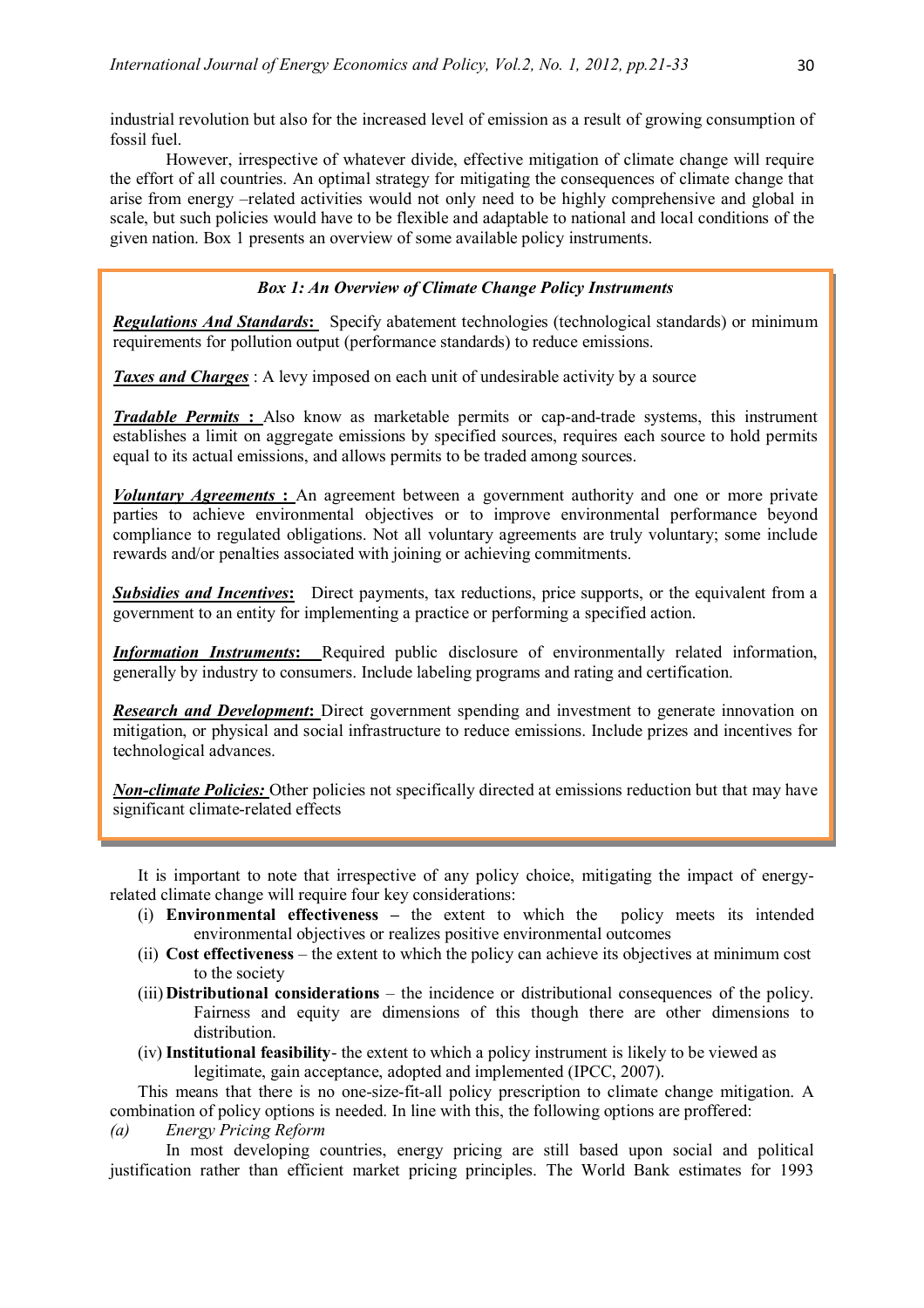showed that developing countries and transition economies spent more than \$230 billion per year on subsiding energy (Cao, 2003). Energy products like coal in China, India, Poland and Turkey have been heavily subsidized (World Bank, 2000:25), just as Nigeria spends billions on petroleum subsidy. The implication of this has been inefficient use of energy as well as serving as a disincentive for controlling energy-related emissions. Efficient energy pricing will not only remove these price distortions but would sharply reduce the growth in energy consumption and could also cut world carbon emissions by  $10\%$  (see World Bank, 2000:41)<sup>8</sup>.

#### (b) *Emission Taxes*

It is obvious that efficient pricing reforms that results in energy prices reflecting production may still be far from reflecting social cost. Emission taxes could prove useful in adjusting market prices to reflect externalities. A high taxes on carbon-intensive fuels like coal could reduce their consumption and hence carbon emissions. In Mexico, an application of gasoline tax, among other measures, has helped to dramatically reduced GHG emissions coming from transportation (World Bank, 1992:74). Given the high level of energy-related emissions that comes from transportation, a policy of congestion pricing or taxes may be necessary. Motorists driving through city rush-hours traffic should be required to pay more than those driving in the rural settings or in off-peak hours<sup>9</sup>.

The problem associated with minimization of *CO2* and other green house gas emissions through tax controls is that it has not fully appreciated, or given answer to, the question of final resting place of the incidence. The final bearers of such taxes may not be the industrial and transportation entrepreneurs; it may be the poor consumers who thus would end up with worse living conditions. (c) *Promotion of Energy Efficiency* 

Climate change mitigation via *CO2* reduction can be attained through more efficient energy use. Energy efficiency implies using less energy to provide the same services. For instance, replacing an old appliances such as a refrigerator or office equipments such as an old computer or printer with a more energy-efficient model provides the same services, but with less energy. This serves two purposes: a reduced energy bill and most importantly, a reduced amount of greenhouse gases emissions. It should be noted that "energy efficiency" is not the same as "energy conservation". Energy conservation is reducing or going without a service to save energy. For example turning off a light is energy conservation. Replacing an incandescent lamp with a compact fluorescent lamp (which uses much less energy to produce the same amount of light) is energy efficiency. The success of the promotion of energy efficiency largely depends on the adoption of energy efficient and low-emission technologies.

#### *(d) Promotion of Investment in Renewable Energy*

Ultimately, the mitigation of energy-related climate change rest upon the use of renewable energy including hydro, solar, wind, biomass and other forms of renewable , which are more environmentally friendly than conventional fuels (Cao, 2003). In many developing countries, there is a huge untapped and inefficiently utilized renewable energy resource which need specific national policy initiatives and international support, including finance, capacity building and technology transfer to be exploited. Environmental taxes on fossil fuels may be required to stimulate reactions in favor of renewable energy. Increased funding of R&D in renewable energy should also be pursued.

#### (e) *Improve Public Environmental Awareness*

 $\ddot{\phantom{a}}$ 

Ignorance of the serious impact of their collective actions on climate change by the general public is an important cause of environmental damage and a serious impediment to finding solutions.

<sup>&</sup>lt;sup>8</sup> It is important to note that the removal of energy subsidies has always faced the problem of trade-off between worsening the level of poverty for the majority of the population and improving the environmental quality. Again, it is usually reasoned that one-stop removal of such subsidies may worsen the environmental problems because the affected poor may substitute poorer quality fuels for the cleaner but now (with removal of subsidies) dearer fuels.

<sup>&</sup>lt;sup>9</sup> The problem with this is how cost effective it will be especially for developing countries with poor institutional capacities. A success story of such policy could be found in London where it has been applied to deal with its notorious traffic problem. In 2003, the city began levying a fee of £5 (about \$9) for the privilege of driving into the center of the city during peak hours. Compliance is monitored by video cameras that identify the license plates of drivers who fail to pay the fee. Such drivers are then charged a substantial fine. The policy has help to reduce the number of vehicles on the streets of London by approximately 16% (Transport for London, 2007 cited in Rosen & Gayer, 2010:91).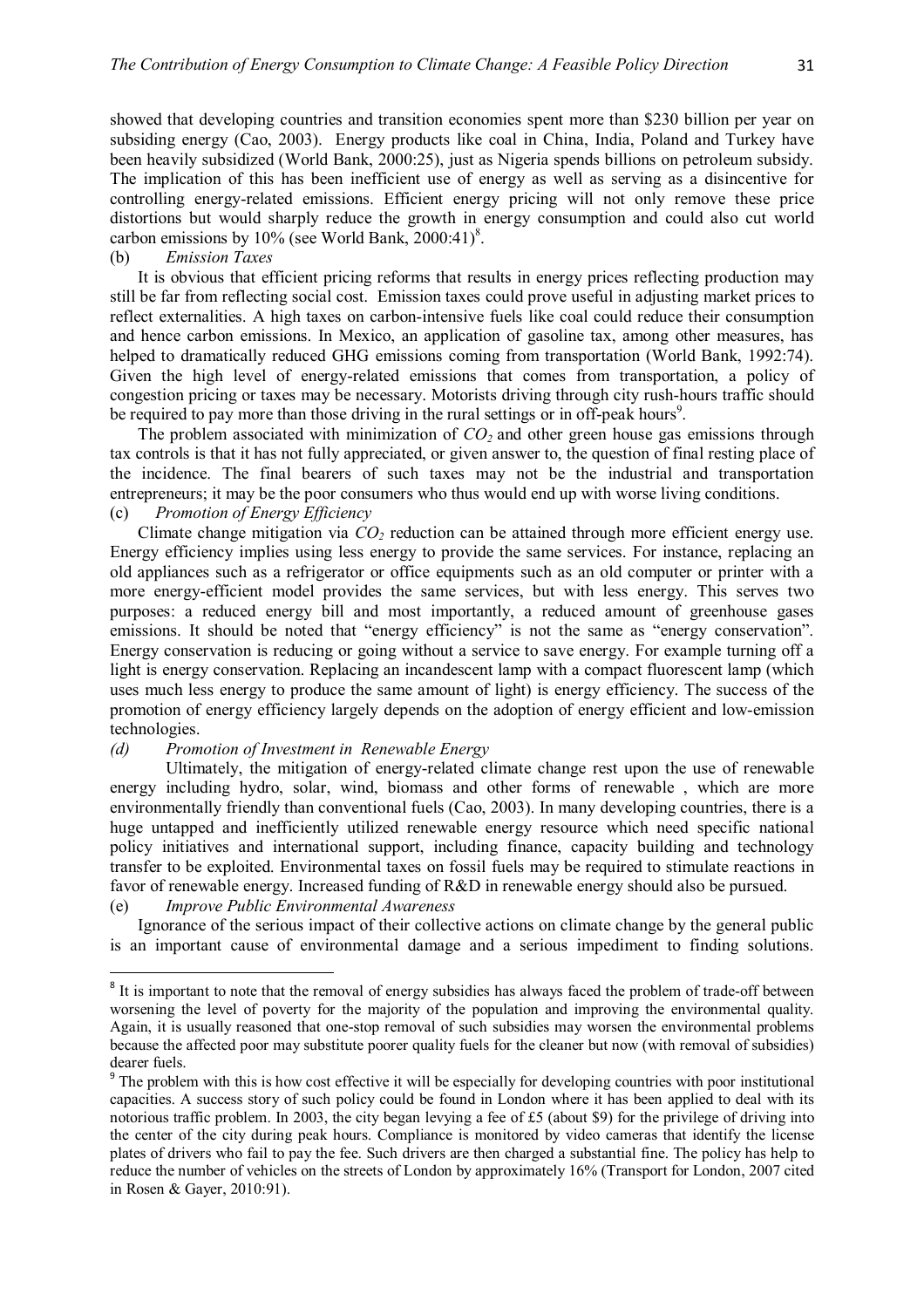Adequate environmental information is required to enlighten the public on the seriousness of the worsening environment they are living in, the costs to their health and quality of life. Such enlightenment would help to raise peoples' consciousness and enlist public support for environmental protection laws or policies. This could help to facilitate and augment official enforcement of environmental policies.

#### **6. Conclusion**

One of the major problems facing humanity in terms of achieving sustainable development is climate change. Many economic activities release greenhouse gasses – such as carbon dioxide, nitrous oxide and methane – that trap solar energy within the earth's atmosphere. The extra heat warms the climate, creating diverse economic, health, and ecological impacts. The paper explored the role of energy in the climate change disaster. Evidence has revealed that fossil fuels (coal, oil and natural gas) constitute the single largest human influence on the climate change debate, accounting for over 80% of the anthropogenic greenhouse emissions. It was shown that a substantial amount of  $CO<sub>2</sub>$  emissions still emanates from the increased use of coal use by industrializing countries like the United States, Japan and China. Historically, the developed countries have contributed the most to cumulative global *CO<sup>2</sup>* emissions and still have the highest total historical emission. Two sectors of the economy, electricity and heat as well as the transport sector (especially road transport) emit greater amounts of GHGs. Given the fact that primary energy still dominates the world energy mix, the potential goal conflicts between economic growth and environmental protection are rather obvious. Reducing energy-related carbon emissions may require reducing the amount of fossil fuel consumption and hence economic growth. This dilemma has tended to contribute to the slow global, regional and national actions in addressing the danger of climate change. However, the problem of climate change associated with increased fossil fuel combustion is serious and requires concerted and comprehensive solutions. Improving energy efficiency, reforms of inefficient energy pricing, imposition of carbon emission taxes, promoting investment in renewable energy and creating public environmental awareness are some of the mitigation strategies suggested in the paper.

#### **Acknowledgement**

The Authors would like to thank Prof. Adeola Adenikinju for his comments and Itoro J. Akpan for her research assistance.

#### **References**

- Cao, X. (2003), Climate change and energy development: Implications for developing countries, *Resources Policy,* 29, 61–67.
- Carbon Dioxide Information Analysis Center (2010), Oak Ridge National Laboratory and British Petroleum, available at http://www.columbia.edu/~mhs119/UpdatedFigures/
- Carbon Dioxide Information Analysis Center (CDIAC) (2009), Oak Ridge National Laboratory, Available at http://www.esd.ornl.gov/iab/iab2-15.htm
- Girardet, H. & M. Mendonca (2009), *A renewable world: energy, ecology, equality*, Green Books ltd: World future council, U.K.
- International Energy Agency(IEA)(2004), *Biofuels for Transport*. OECD/IEA, Paris, France.
- International Energy Agency (IEA) (2009), *International Energy Statistics database* available at www.eia.gov/emeu/international*.*
- International Energy Agency (IEA)(2010a), *Co2 Emissions from fuel combustions, Highlights*, OECD/IEA, Paris, France.
- International Energy Agency (IEA) (2010b), *Co2 Emissions from fuel combustions, Annual Historical Series* (1971-2008) available at www.iea.org/statistics/
- IPCC (2007), Climate Change 2007: *Mitigation of Climate Change*, 9780521 88011-4, Cambridge, Cambridge University Press,
- Quadrelli, R. & S. Peterson (2007), The energy-climate challenge: Recent trends in Co2 emissions from fuel combustion, *Energy Policy,* 35, 5938–5952.